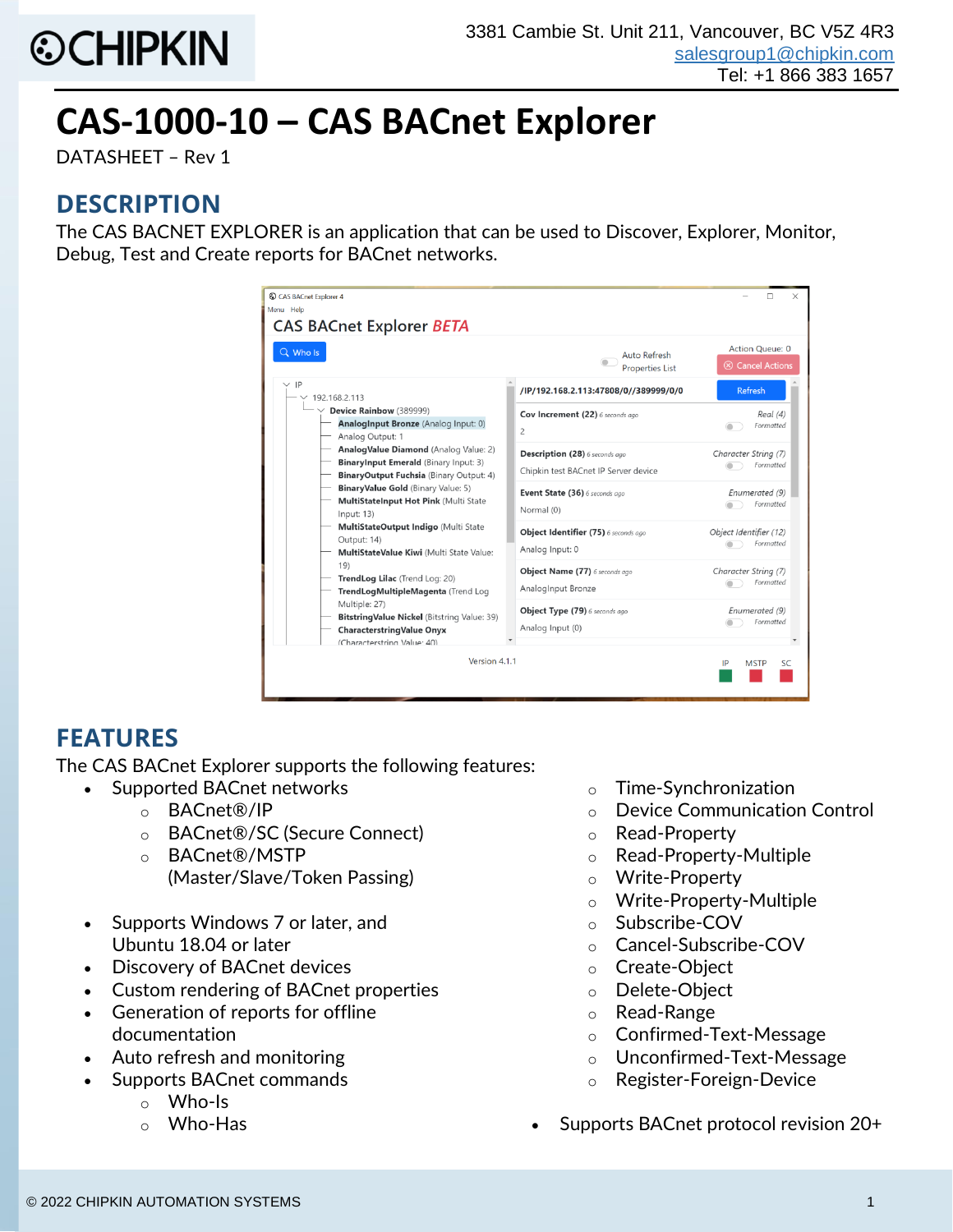### **CONNECTION Diagram**

This block diagram shows how the CAS BACnet Explorer connects to different BACnet networks. BACnet IP, BACnet MSTP, BACnet Secure Connect (SC)